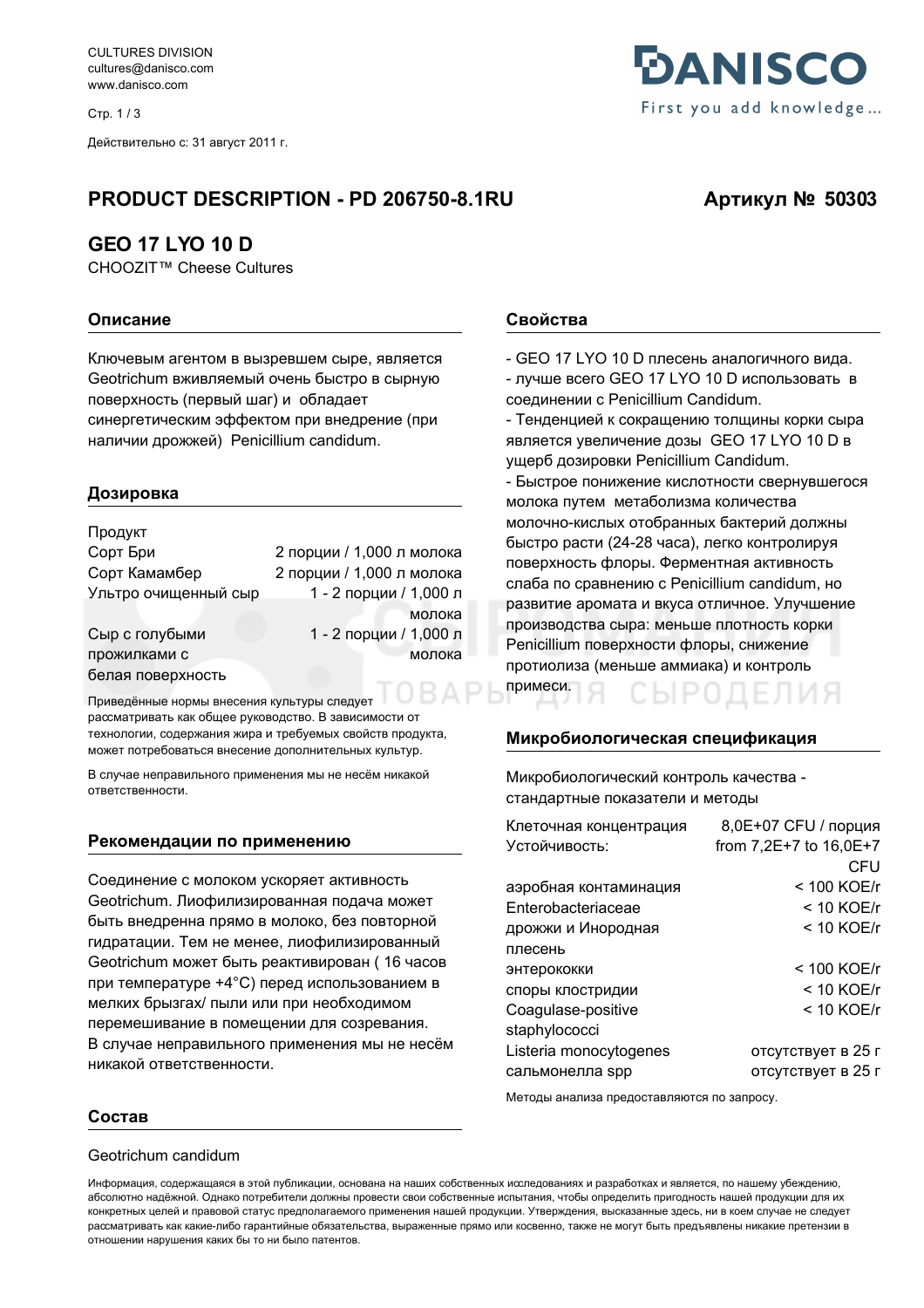**CULTURES DIVISION** cultures@danisco.com www.danisco.com

Стр. 2/3

Действительно с: 31 август 2011 г.

# PRODUCT DESCRIPTION - PD 206750-8.1RU

# **GEO 17 LYO 10 D**

CHOOZIT™ Cheese Cultures

## Условия хранения

18 месяцев от даты производства при температуре  $= -18$  °C.

6 месяцев от даты отгрузки при + 4°С.

### Упаковка

Данные лиофилизированные культуры упаковываются в пакеты. На каждом пакете указывается следующая информация: название продукта, уровень дозировки, номер партии и срок хранения при  $-18^{\circ}$ C.

### Количество

Одна упаковка: коробка, содержащая 20 пакетов

### Чистота и юридический статус

**GEO 17 LYO 10 D соответствует Пищевому** Законодательству ЕС.

Касательно легитимности применения продукта, следует руководствоваться регламентирующей нормативной базой по месту применения продукта, т.к. положения пищевого законодательстваразличаются от страны к стране.

### Меры безопасности при использовании продукта

Инструкция по безопасности и санитарным нормам предоставляется по дополнительному запросу.

### Кошерный продукт

Сертификат KOSHER O-U-D

### Халяльный продукт

Продукт сертифицирован по системе Халал

### Аллергены

В приведённой ниже таблице дан перечень продуктов, используемых в качестве добавленных компонентов, которые являются аллергенами, равно как и их производные:

| ДА | <b>HET</b> | Аллергены                                                | Описание компонентов |
|----|------------|----------------------------------------------------------|----------------------|
|    | <b>X</b>   | пшеница                                                  |                      |
|    | x          | другие злаковые,<br>содержащие<br>клейковину             |                      |
|    | x          | ракообразные                                             |                      |
|    | X          | яйца                                                     |                      |
|    | X          | рыба                                                     |                      |
|    | X          | арахис                                                   |                      |
|    | X          | соевые бобы                                              |                      |
| X  |            | молоко (включая<br>лактозу)                              |                      |
|    | X          | opex                                                     |                      |
|    | X          | сельдерей                                                |                      |
|    | x          | горчица                                                  |                      |
|    | X          | кунжут                                                   |                      |
|    | x          | диоксид серы и соли<br>сернистой кислоты<br>(> 10 мг/кг) |                      |
|    | X          | Люпин                                                    |                      |
|    | x          | Мягкотелые                                               |                      |

Поскольку требования к маркировке, аплергенов в разных странах может варьироваться, необходимо руководствоваться местным законодательством

### Дополнительные сведения

Сертификат ISO 9001 Сертификат ISO 22000 Сертифицирован согласно FSSC 22000

Информация, содержащаяся в этой публикации, основана на наших собственных исследованиях и разработках и является, по нашему убеждению, абсолютно надёжной. Однако потребители должны провести свои собственные испытания, чтобы определить пригодность нашей продукции для их конкретных целей и правовой статус предполагаемого применения нашей продукции. Утверждения, высказанные здесь, ни в коем случае не следует рассматривать как какие-либо гарантийные обязательства, выраженные прямо или косвенно, также не могут быть предъявлены никакие претензии в отношении нарушения каких бы то ни было патентов.



# Артикул № 50303